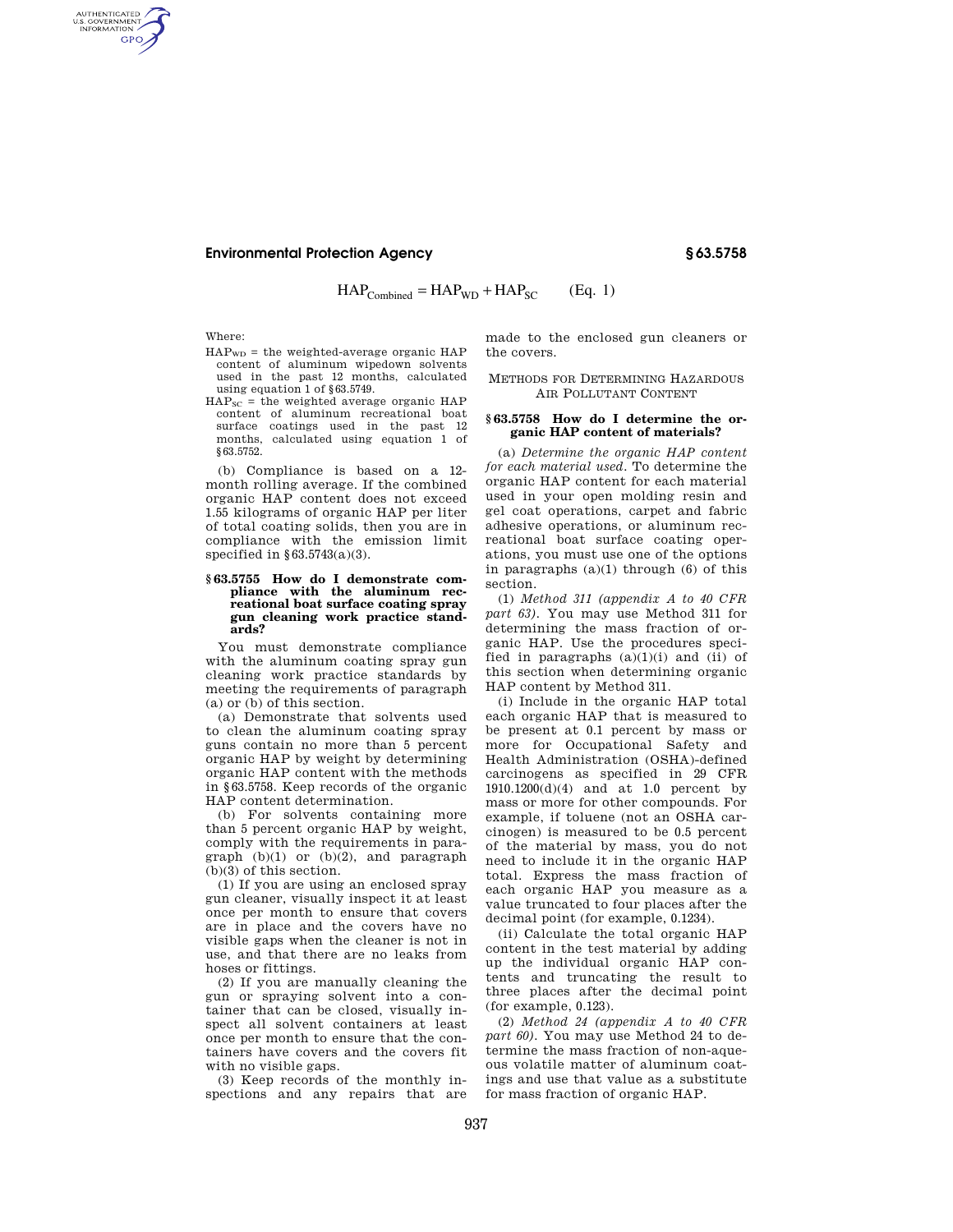(3) *ASTM D1259–85 (Standard Test Method for Nonvolatile Content of Resins).* You may use ASTM D1259–85 (available for purchase from ASTM) to measure the mass fraction of volatile matter of resins and gel coats for open molding operations and use that value as a substitute for mass fraction of organic HAP.

(4) *Alternative method.* You may use an alternative test method for determining mass fraction of organic HAP if you obtain prior approval by the Administrator. You must follow the procedure in §63.7(f) to submit an alternative test method for approval.

(5) *Information from the supplier or manufacturer of the material.* You may rely on information other than that generated by the test methods specified in paragraphs  $(a)(1)$  through  $(4)$  of this section, such as manufacturer's formulation data, according to paragraphs  $(a)(5)(i)$  through (iii) of this section.

(i) Include in the organic HAP total each organic HAP that is present at 0.1 percent by mass or more for OSHA-defined carcinogens as specified in 29 CFR  $1910.1200(d)(4)$  and at 1.0 percent by mass or more for other compounds. For example, if toluene (not an OSHA carcinogen) is 0.5 percent of the material by mass, you do not have to include it in the organic HAP total.

(ii) If the organic HAP content is provided by the material supplier or manufacturer as a range, then you must use the upper limit of the range for determining compliance. If a separate measurement of the total organic HAP content using the methods specified in paragraphs  $(a)(1)$  through  $(4)$  of this section exceeds the upper limit of the range of the total organic HAP content provided by the material supplier or manufacturer, then you must use the measured organic HAP content to determine compliance.

(iii) If the organic HAP content is provided as a single value, you may assume the value is a manufacturing target value and actual organic HAP content may vary from the target value. If a separate measurement of the total organic HAP content using the methods specified in paragraphs (a)(1) through (4) of this section is less than 2 percentage points higher than the value for total organic HAP content

# **§ 63.5758 40 CFR Ch. I (7–1–09 Edition)**

provided by the material supplier or manufacturer, then you may use the provided value to demonstrate compliance. If the measured total organic HAP content exceeds the provided value by 2 percentage points or more, then you must use the measured organic HAP content to determine compliance.

(6) *Solvent blends.* Solvent blends may be listed as single components for some regulated materials in certifications provided by manufacturers or suppliers. Solvent blends may contain organic HAP which must be counted toward the total organic HAP content of the materials. When detailed organic HAP content data for solvent blends are not available, you may use the values for organic HAP content that are listed in Table 5 or 6 to this subpart. You may use Table 6 to this subpart only if the solvent blends in the materials you use do not match any of the solvent blends in Table 5 to this subpart and you know only whether the blend is either aliphatic or aromatic. However, if test results indicate higher values than those listed in Table 5 or 6 to this subpart, then the test results must be used for determining compliance.

(b) *Determine the volume fraction solids in aluminum recreational boat surface coatings.* To determine the volume fraction of coating solids (liters of coating solids per liter of coating) for each aluminum recreational boat surface coating, you must use one of the methods specified in paragraphs (b)(1) through (3) of this section. If the results obtained with paragraphs (b)(2) or (3) of this section do not to agree with those obtained according to paragraph  $(b)(1)$ of this section, you must use the results obtained with paragraph (b)(1) of this section to determine compliance.

(1) *ASTM Method D2697–86(1998) or D6093–97.* You may use ASTM Method D2697–86(1998) or D6093–97 (available for purchase from ASTM) to determine the volume fraction of coating solids for each coating. Divide the nonvolatile volume percent obtained with the methods by 100 to calculate volume fraction of coating solids.

(2) *Information from the supplier or manufacturer of the material.* You may obtain the volume fraction of coating